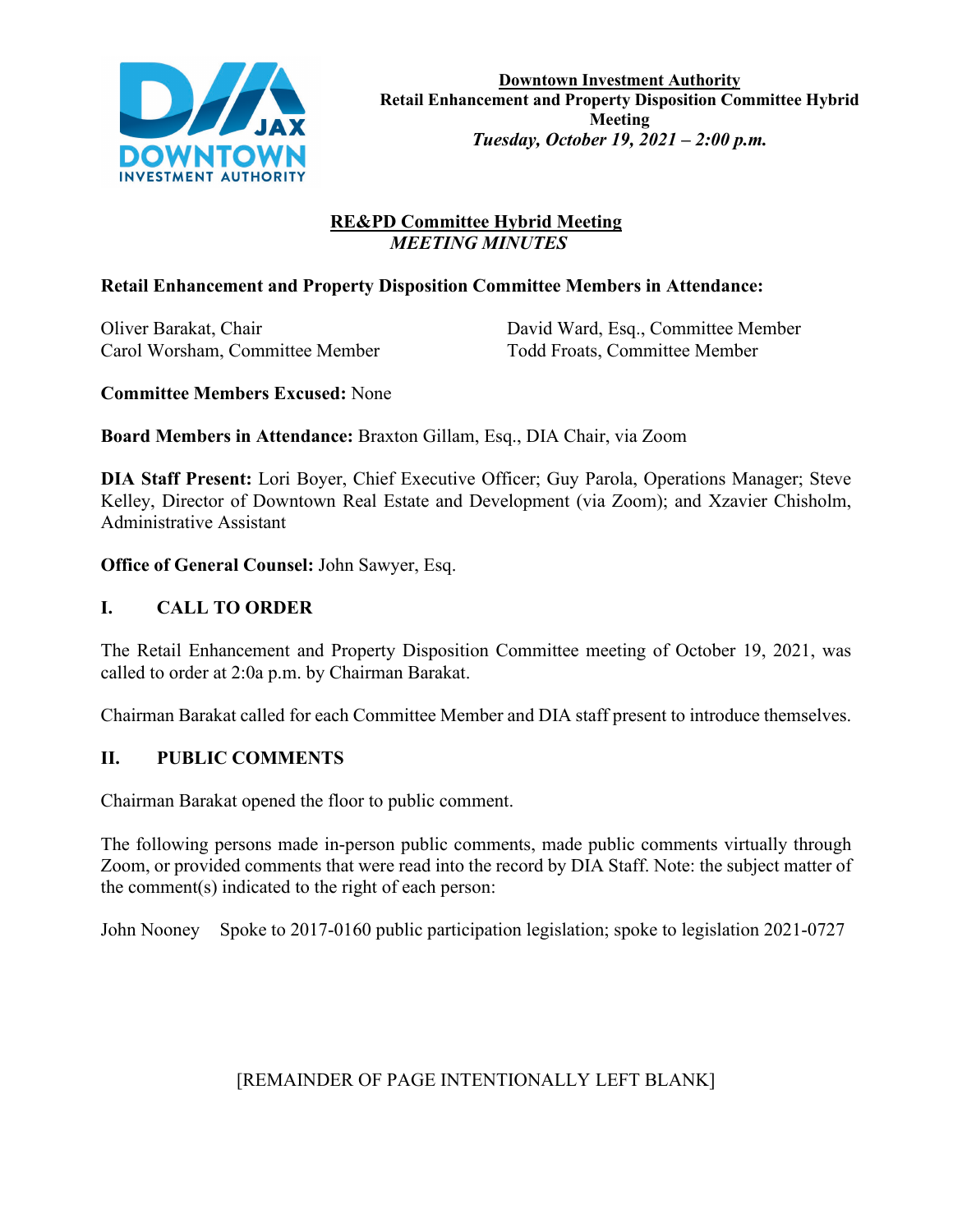Downtown Investment Authority Retail Enhancement and Property Disposition Committee Meeting, October 19, 2021 Page 2 of 6

### **III. SEPTEMBER 09, 2021 RETAIL ENHANCEMENT AND PROPERTY DISPOSITION COMMITTEE MEETING MINUTES APPROVAL**

Having called for corrections or other edits by his fellow committee members and after receiving none, Chairman Barakat asked for a motion and second on the item.

**Motion**: Committee Member Ward moved to approve the minutes as presented

**Seconded:** Committee Member Worsham seconded the motion

Chairman Barakat called for a vote.

**Vote: Aye: 4 Nay: 0 Abstain: 0**

**THE MOTION PASSED UNANIMOUSLY 4-0-0.**

### **IV. RESOLUTION 2021-10-05: BELLWETHER SIDEWALK GRANT**

**A RESOLUTION OF THE DOWNTOWN INVESTMENT AUTHORITY ("DIA") ACTING AS THE COMBINED NORTHBANK COMMUNITY DEVELOPMENT AGENCY ("GRANTOR") APPROVING THE AWARD OF A RETAIL ENHANCEMENT PROGRAM FORGIVABLE SIDEWALK ENHANCEMENT LOAN TO BLACK SHEEP DOWNTOWN LLC ("GRANTEE"); AUTHORIZING THE CEO OF THE DIA TO NEGOTIATE A FORGIVABLE LOAN AGREEMENT OR EQUIVALENT; AUTHORIZING THE DIA CEO TO EXECUTE SUCH AGREEMENT; AND FINDING THAT THE PROPOSED SIDEWALK CAFÉ FURTHERS THE DIA'S BUSINESS INVESTMENT AND DEVELOPMENT PLAN, INCLUDING THE NORTHBANK CRA PLAN ("BID PLAN") AND PROVDING AN EFFECTIVE DATE.**

Lori Boyer, CEO, provided an overview of the Resolution with a requested funding \$1,312.00 for sidewalk outdoor furnishings.

Chairman Barakat called for Committee Member comments, and in order of acknowledgement by the Chair the following discussion occurred:

Committee Member Worsham stated that she is happy to see this Resolution come through; Ms. Worsham noted several typos in the Resolution.

Committee Member Ward: no comments

Committee Member Froats: asked for a brief summary of materials to be purchased; CEO Boyer responded with the requested summary. Following CEO Boyer's response, Committee Member Froats had no further comments or questions.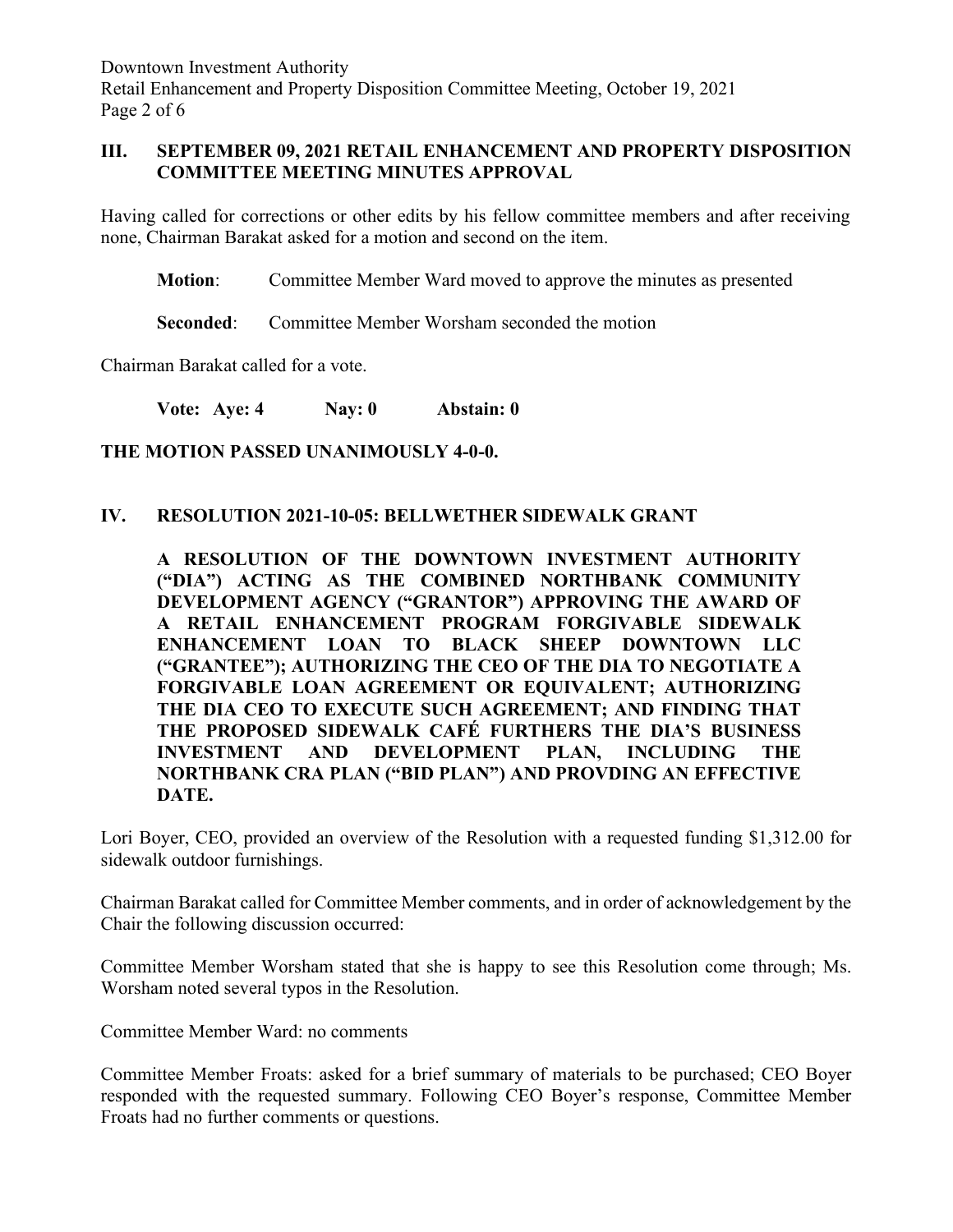Downtown Investment Authority Retail Enhancement and Property Disposition Committee Meeting, October 19, 2021 Page 3 of 6

DIA Chair Gillam: No questions or comments

Committee Chairman Barakat: having no questions or comments, Chairman Barakat called for a motion.

**Motion**: Committee Member Worsham approve Resolution 2021-10-05 as provided subject to scrivener error corrections as noted during discussion.

**Seconded:** Committee Member Ward seconded the motion

Chairman Barakat called for a vote.

**Vote: Aye: 4 Nay: 0 Abstain: 0**

**THE MOTION PASSED UNANIMOUSLY 4-0-0.**

#### **V. RESOLUTION 2021-10-01: COURTHOUSE PROPERTY DISPOSITION**

**A RESOLUTION OF THE DOWNTOWN INVESTMENT AUTHORITY ("DIA") APPROVING THE CONCEPTUAL FRAMEWORK FOR THE TERMS AND CONDITIONS, SCORING CRITERA AND TIMELINE TO BE INCLUDED IN A FUTURE NOTICE OF DISPOSITION OF THAT CERTAIN CITY-OWNED PROPERTY COMMONLY REFERRED TO AS THE FORMER COURTHOUSE PROPERTY, SUBJECT TO FURTHER REFINEMENT AND APPROVAL BY THE DIA; AUTHORIZING THE MARKETING IN ACCORDANCE WITH THE TERMS ESTABLISHED HEREIN; INSTRUCTING ITS CHIEF EXECUTIVE OFFICER ("CEO") TO TAKE ALL NECESSARY ACTION TO EFFECTUATE THE PURPOSES OF THIS RESOLUTION; FINDING THAT THIS RESOLUTION FURTHERS THE BUSINESS INVESTMENT AND DEVELOPMENT ("BID") PLAN, INCLUDING THE COMMUNITY REDEVELOPMENT AREA PLAN; AND PROVIDING FOR AN EFFECTIVE DATE.** 

CEO Boyer provided overview of the Resolution. The following revised exhibits were provided for discussion and consideration: Exhibit 1, Notice Timeline, Exhibit 2, Conceptual Notice of Disposition Terms (Redline Version), and Exhibit 3, Scoring Criteria; a Revised Resolution correcting a scrivener error in, section 4 of the Resolution was provided at committee.

Chair Barakat opened by reiterating the prior meeting discussions and noted that comments from Board since September have been incorporated into the revised documents as noted by CEO Boyer.

CEO Boyer provided an overview of the revised Exhibit 2, including clarification that we did not proceed past conceptual design of the marina due to lack of funding.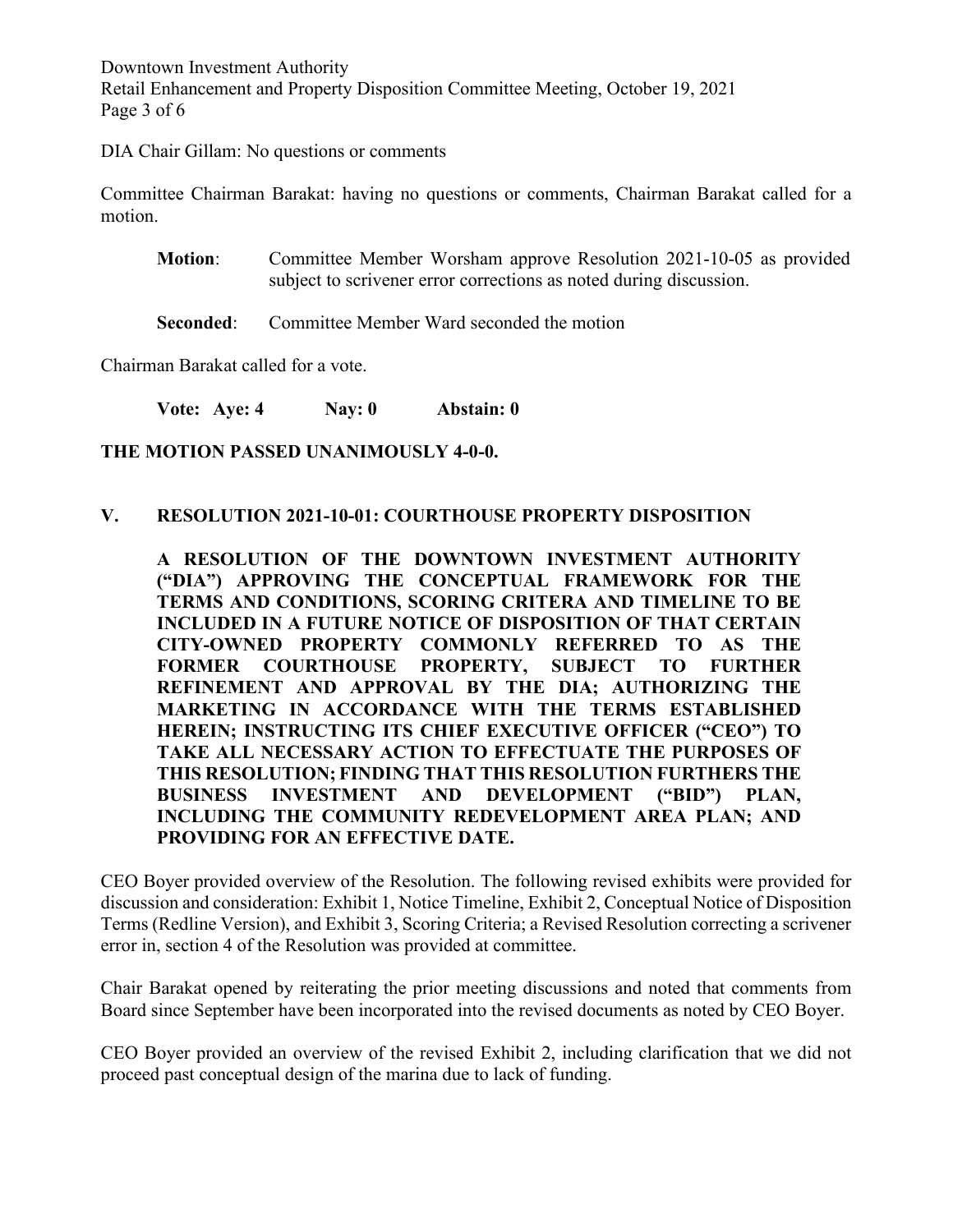Downtown Investment Authority Retail Enhancement and Property Disposition Committee Meeting, October 19, 2021 Page 4 of 6

Speaking to Exhibit 2, Section D, Bay Street Activation: brought the Committee's attention to the inclusion of "…and both the quality and quality of retail on Bay…" language. **Note: Exhibit 3, Evaluation Criteria, identifies Bonus Points for Bay Street Retail. This criteria was revised to mirror the revised Exhibit 2, Section D, with the inclusion of "quantity and quality" language.**

CEO Boyer summarized an alternate to the existing Exhibit 2, Section D, as revised, which deleted the entire paragraph constituting Exhibit 2, Section D, and its proposed revision and substituted new language that transitioned Bay Street retail from an aspirational "bonus" criteria to a prescribed minimum percentage requirement based linear frontage (i.e., a minimum percentage of the linear frontage along Bay Street to be retail).

CEO anecdotally spoke to her conversations with multiple developers interested in the site, while reminding the Committee that CBRE counseled that we provide a bonus scoring criteria for retail instead of a prescribed minimum.

Speaking to the minimum St. Johns River setback in Exhibit 2, Section E, Paragraph i, with respect to the St. Johns River and citing a conversation with a developer who expressed an interest in a marina-front restaurant, CEO Boyer suggested that a free standing restaurant on the riverfront (note: this would actually be on the marina front) could be considered under certain mitigating circumstances.

Chairman Barakat called for Committee Member comments, and in order of acknowledgement by the Chair the following discussion occurred regarding the proposed revision to Exhibit 2, Section E, Paragraph i:

Committee Member Froats: no objection to the revision

Chairman Barakat polled the Committee to see if any other members wished to comment or discuss the revisions to Exhibit 2, Section E, Paragraph i, and seeing none, closed the discussion on Exhibit 2, Section E, Paragraph i, and opened discussion on Exhibit 2, Section D.

Chairman Barakat opened the discussion on Exhibit 2, Section D, by noting the changes to Downtown in the last 60 days, including the passing of the 4 Seasons legislation, the impending demolition of Berkman II, the prospect of M.O.S.H. relocating to the Northbank, etc. Mr. Barakat cited the changes as justification for the need to require a minimum retail presence on Bay Street as proffered by the Exhibit 2, Section D alternate language.

Committee Member Worsham stated that she is not opposed to percentage, but is unsure as to what the percentage should be.

Committee Member Ward stated that he is likewise supportive of a retail requirement along Bay Street, clarifying further that he would support would support a requirement in the 35% range or lower.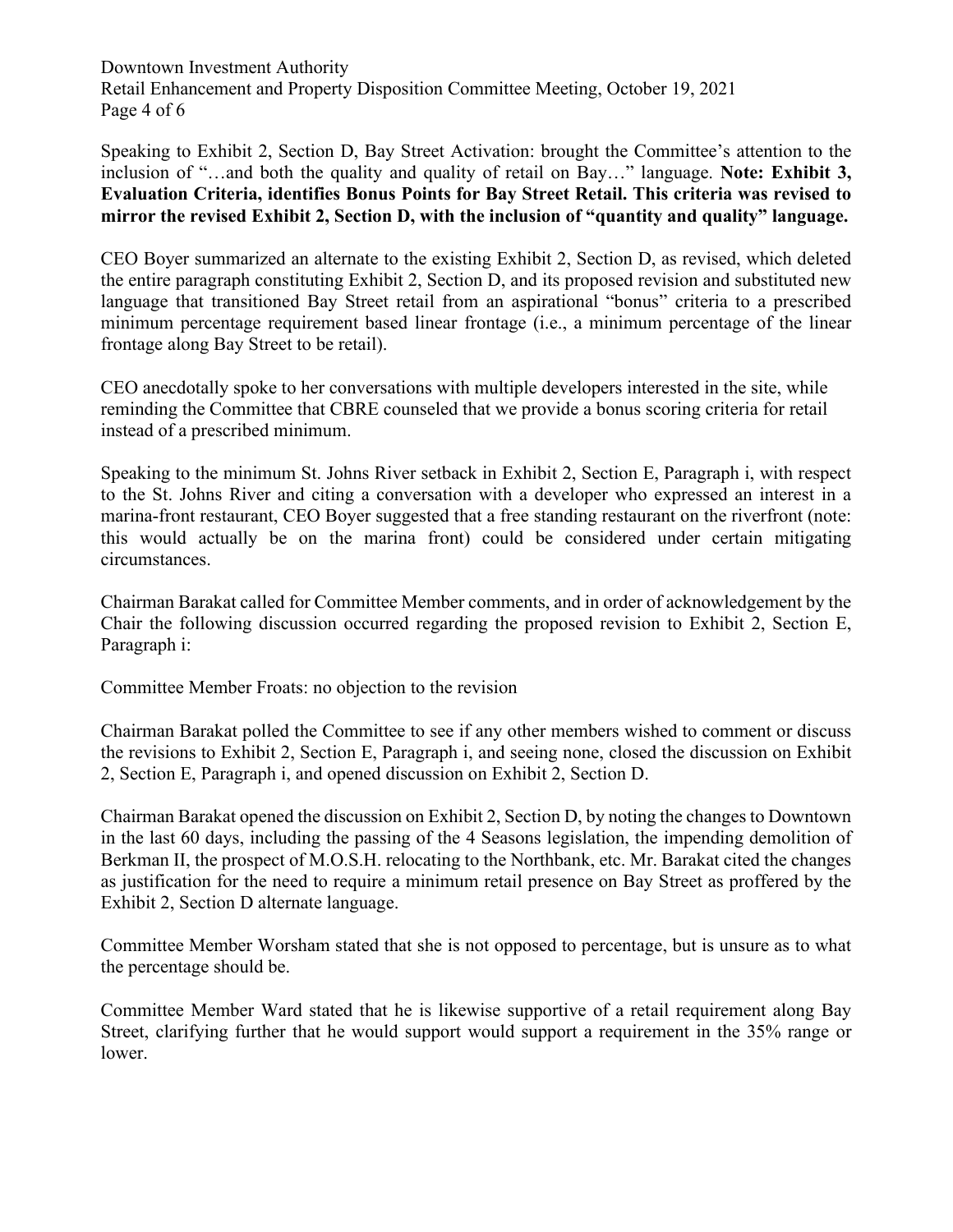Downtown Investment Authority Retail Enhancement and Property Disposition Committee Meeting, October 19, 2021 Page 5 of 6

Committee Member Froats stated that he is not supportive of retail as a requirement along Bay Street and that it is appropriate as a Bonus Criteria. Mr. Froats asked of the CEO if a free-standing restaurant would be permitted under the revised Exhibit 2, Section D language. CEO Boyer clarified that the alternative language would not preclude a free-standing restaurant.

Chairman Barakat recognized Mr. Joe Ayers from CBRE.

Joe Ayers, CBRE, in speaking to the required minimum retail percentage does not believe that by requiring retail you going to eliminate your buyer pool, but does maintain that a lower percentage increases optionality resulting in a larger "buyer pool".

Committee Member Froats askes of CEO Boyer if we are seeing primarily residential developer interest in the property. CEO Boyer responds that we are seeing mixed-use and primarily residential developer interest at this time.

Committee Member Froats speaking to Joe Ayers, asks if you were to require retail, would you required it to be a percentage of frontage or a minimum square footage. Mr. Ayers responds that the goal is activation on Bay Street and that linear footage is more important that square footage.

Chairman Barakat to the Committee comments that we (the DIA Board) required retail after the fact on River City, and had we required retail on the front end (i.e. in the Notice of Disposition) they would have attracted mixed-use development.

Committee Member Ward opined that excluding purely residential developers may be what is best for this site, and a minimum retail presence on Bay Street would do that. Mr. Ward contemplated for further discussion a minimum 25% retail requirement along Bay Street.

Committee Member Froats reiterated his objection to a prescribed percentage of retail along Bay Street.

DIA Chairman Gillam stated that he supports Mr. Barakat's position, and reminded the Committee that the DIA Board as a whole will not be scoring the proposals, further suggesting that a minimum percentage provides clarity to an Evaluation Committee of the DIA Board's position.

After internal discussion, the Committee collectively agrees to 30% as the minimum retail percentage along Bay Street as measured as a percentage of the building's ground floor Bay Street Frontage.

Chairman Barakat speaking to Exhibit 3, Evaluation Criteria, suggest the Committee move the bonus retail to the Project Development and Design Criteria.

After further discussion by the Committee, the Committee collectively agrees to eliminate Bay Street Retail as a Bonus Criteria, and increase the "Retail Density, type, location above minimum required and quality of tenants, if known" from 15 points to 25 points.